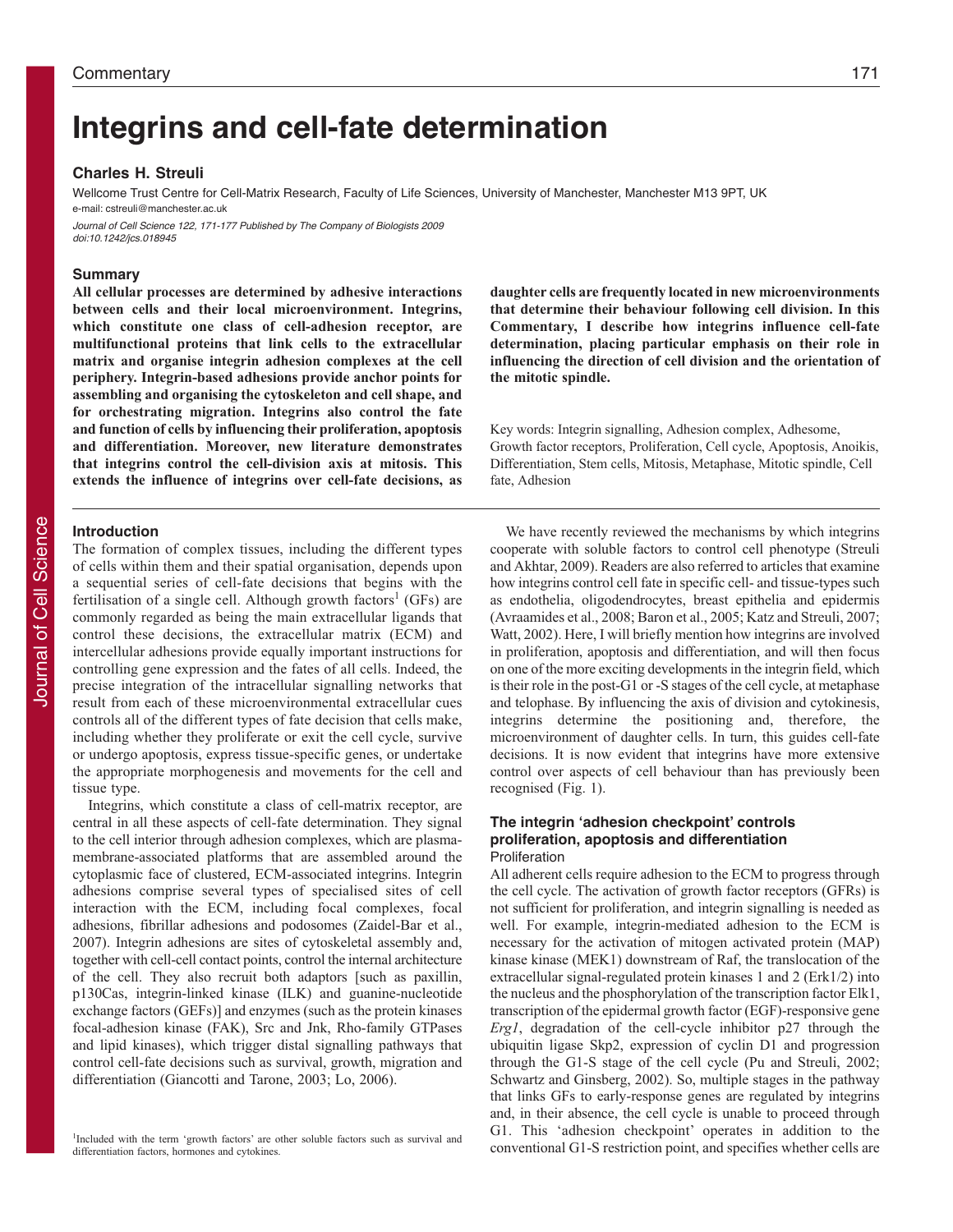

**Fig. 1.** Multiple points in the control of cell cycle and fate by integrins. The points in the cell cycle at which integrins have an essential role are shown in pink, and include G1, metaphase and telophase. The fates of daughter cells are also integrin-dependent. They become committed to (a) re-enter the cell cycle, (b) survive or apoptose or (c) express tissue-specific genes and differentiate. (d) In the case of stem cells, one daughter cell will enter the cell cycle and then undergo one of the three fates shown in (a-c), whereas the other will remain a stem cell.

situated in the right microenvironmental location to progress through the cell cycle. Good evidence that integrins and their associated adhesion proteins are required for cell-cycle control comes from genetic studies using mice, in which cell-type-specific knockouts perturb proliferation (Grashoff et al., 2003; Li et al., 2005; McLean et al., 2004).

The mechanism by which integrins control proliferation involves both a direct crosstalk between integrins and GFRs, and GFindependent signalling from integrins themselves. In some cells, for example, Erk signalling is induced directly by integrin adhesion, whereas the Akt pathway (which also promotes proliferation) can be activated downstream of integrins through mechanisms separate to those of GFRs (Velling et al., 2008). The Rho GTPase Rac1 is also required for proliferation, and its activity depends both on enzymes that bind to the  $\beta$ 1-integrin tail and on its integrin-mediated recruitment to membrane microdomains (Del Pozo et al., 2004; Hirsch et al., 2002).

In addition to GF-independent signalling, integrins also send intracellular proliferation signals by collaborating with GFRs. This occurs both through the formation of integrin-GFR complexes, which causes ligand-independent activation of GFRs, and through joint control of signalling output. In epithelial cells, for example, integrin adhesion causes rapid tyrosine phosphorylation and kinase activation of the EGF receptor (EGFR) in the absence of EGF. A fraction of EGFR associates with β1 integrins in a complex with Src and p130Cas, which are required for EGFR phosphorylation, and this contact with integrins causes EGFR to recruit a variety of adaptors that stimulate the Erk and Akt pathways, cyclin D1 synthesis, and phosphorylation of the cell-cycle-regulatory proteins Cdk4 and Rb (Bill et al., 2004; Moro et al., 2002). Importantly, integrin activation leads to phosphorylation of a distinct subset of tyrosine residues of EGFR, leaving the major EGF-responsive residue, Y1148, unphosphorylated. So, although GFs signal through specific residues within the GFR tail, integrins are also essential for optimal signalling because they directly affect the tyrosine

phosphorylation of different amino acids, thereby influencing the overall signalling output. Thus, an essential part of cell-cycle control is the joint requirement for ECM adhesion and GFs for sustained, synergistic signalling.

The ability of GFRs to recruit signalling adaptors is highly dependent on integrins in several other cases, illustrating that cells frequently use integrins to fine-tune GFR-induced cellular responses. For example, integrin adhesion to the ECM component fibronectin promotes the association of the protein tyrosine phosphatase SHP2 with platelet-derived growth factor receptor β (PDGFRβ), leading to the dephosphorylation of the tyrosine residue that would otherwise bind to the GTPase-activating protein RasGAP – with the consequence that Ras and Erk1 activation are sustained, and more cells enter the cell cycle (DeMali et al., 1999). In endothelial cells, α5β1 integrin stably interacts with Tie2 (also known as TEK), a receptor for the angiopoietin Ang-1, thereby amplifying both the strength and duration of angiogenic signals sufficiently for bloodvessel formation to occur (Cascone et al., 2005). In this case, it may be that optimal receptor output occurs when integrins recruit FAK and the GFR binds to the p85 subunit of phosphoinositide 3-kinase (PI3K), providing synergistic activation of efficient downstream signals such as the Akt pathway. In further examples,  $\alpha \beta$ 3 integrin and vascular endothelial growth factor receptor 2 (VEGFR2) coregulate angiogenesis through the activation of shared downstream transducers such as Src (Mahabeleshwar et al., 2007), β1 integrins associate with the IL3β receptor and directly activate Jak2-Stat5 signalling, which is necessary for cell-cycle progression (Defilippi et al., 2005), and  $\alpha$ 5β1 synergises with GFRs within lipid rafts to control cyclin D1 and the cell cycle via the joint activation of FAK signalling to PI3K and Shc signalling to Rac1 (Del Pozo and Schwartz, 2007; Mettouchi et al., 2001).

The conclusion from this section is that integrins and GFRs are more than just individual receptors that bind to their respective ligands. Rather, they are a joint sensing apparatus that enables cells to detect where they are and how they should respond to instructive messages from other cells – together, they specify whether cells proliferate. A similar argument applies to the cell-fate decisions of survival and differentiation, which are similarly influenced by the local microenvironment through integrins and by soluble factors.

#### Apoptosis

Integrins are essential determinants of cell survival and, in many cases, prevention or alteration of integrin adhesion triggers a form of apoptosis that is known as anoikis (Gilmore, 2005). Anoikis is particularly relevant when cells become located in ECM environments in which they are not developmentally programmed to reside. For example, mammary epithelial cells are normally situated on a laminin-rich basement membrane but, if they are displaced to a stromal ECM of collagen I, they undergo anoikis (Pullan et al., 1996). This dependency on a specific ECM composition works through two mechanisms. In one mechanism, which is similar to the integrin-GFR collaboration for proliferation (see above), ECM adhesion and GFs [insulin-like growth factor 1 (IGF1) in the case of mammary cells] are both required for maximal Akt-dependent survival signalling (Farrelly et al., 1999). The second mechanism involves an intriguing function for integrins, which is the regulation of protein trafficking between cytosol and mitochondria. In this mechanism, integrins maintain the proapoptotic protein Bax in the cytosol, whereas altered cell adhesion leads to mitochondrial translocation of Bax (together with a conformational change) and activation of the intrinsic apoptosis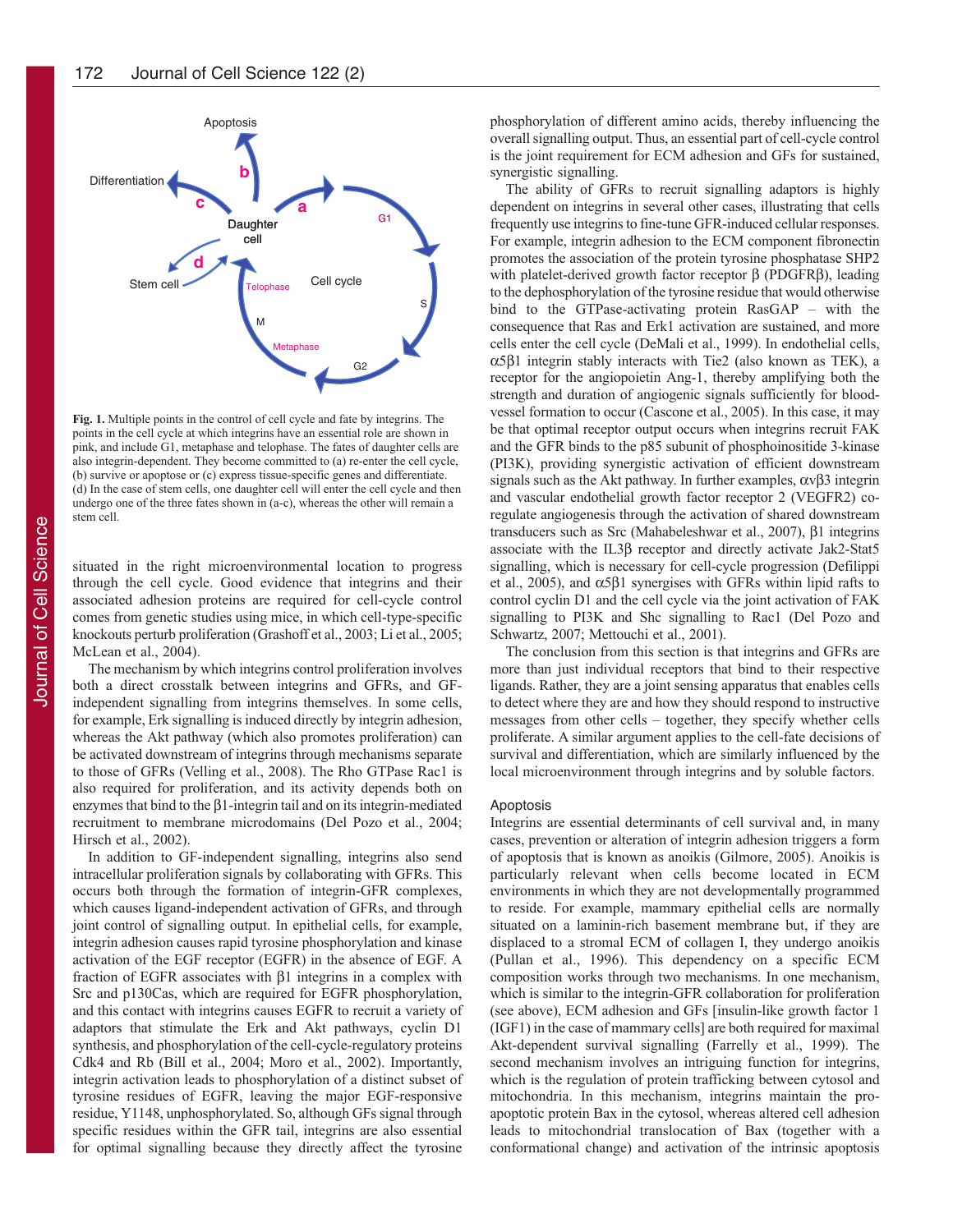pathway (Gilmore et al., 2000). Interestingly, the survival signalling mechanisms that are activated at integrin adhesions are distinct in cells from different embryonic lineages, because fibroblasts depend on the association of FAK with p130Cas, whereas epithelial cells require FAK signalling through alternate pathways that involve paxillin (Almeida et al., 2000; Zouq et al., 2009). Together, these studies in the mammary-cell system demonstrate that integrin adhesions form an essential adhesion checkpoint that is employed by cells to determine whether they apoptose or survive.

Variations on this theme of ECM control of survival have recently emerged. For instance, certain ECM molecules [such as cysteinerich protein 61 (Cyr61, also known as CCN1) and elastin microfibril interfacer 2 (EMILIN2)] actively promote apoptosis (Marastoni et al., 2008). Reduced integrin signalling induces autophagy in some cases, allowing cells to survive for a period of time until they can engage with the ECM again (Lock and Debnath, 2008). Loss of ECM adhesion can result in a novel form of cell death called entosis, in which one live cell invades another, after which the live internalised cell becomes degraded (Overholtzer et al., 2007). Finally, the degree of mechanical tension on the cell, which is mediated through integrins, can determine whether cells apoptose or survive (Hsieh and Nguyen, 2005).

# Differentiation

Cell differentiation, which is the result of defined combinations of transcription factors that cause the cell-type-specific patterns of gene expression that characterise individual cells, arises through the lineage-determination events of development. For some cell types, the involvement of integrins during their developmental programming to become fully mature, differentiated cells has been extensively characterised. As an illustration, in oligodendrocyte development in the CNS, progenitor cells differentiate into oligodendrocytes. These cells send out processes to contact axons (only those whose integrins make connections with axonal laminin-2 survive), whereupon they elaborate massive myelin sheets to ensheathe the target neurons. Each of these stages involves specific combinations of GFs (for developmental timing) and integrins (to provide spatial cues to ensure that each stage of the programme only occurs in the right place). Oligodendrocyte differentiation is a particularly neat example, because two integrin-GFR switches occur. In the first switch, PDGFαR collaborates with the vitronectin receptor αvβ3 integrin to promote proliferation of oligodendrocytes but, upon contact between cell processes and laminin-2, the same GFR (now in lipid rafts) works with  $\alpha$ 6 $\beta$ 1 integrin to send survival signals. In the second switch, the EGF-family protein neuregulin sends survival and proliferation signals in oligodendrocyte precursors but, upon contact with laminin-2, the neuregulin receptors ErbB2 and ErbB4 provide signals that promote oligodendrocyte differentiation instead (Baron et al., 2005).

The coordination of spatial and temporal cues for specifying differentiation is likely to be important for all tissues. In the skin, the epithelial cells that contact the basement membrane (at the interface with dermis) are stem cells and contain the proliferating population, whereas those in suprabasal layers exit the cell cycle, and differentiate by keratinising and producing the stratum corneum. This transition is controlled directly by  $\beta$ 1 integrins, which promote survival and proliferation of basal cells, whereas loss of integrin adhesion (when cells move to the cutaneous layers of epidermis) permits differentiation to occur (Watt, 2002).

More is known about the intracellular mechanism of  $\beta$ 1-integrin signalling in the differentiation of epithelial cells of the mammary gland. During pregnancy, this tissue develops in a temporally and spatially regulated manner, so that epithelial cells only produce their differentiation products (milk) at the right time and place – that is, during lactation and in epithelial cells within acini (Naylor and Streuli, 2006). The spatial signals that control this cell-fate process are provided by β1-integrin interactions with the basementmembrane protein laminin 1, whereas the temporal signals are supplied by the hormone prolactin (a soluble endocrine factor that signals through transmembrane cytokine receptors). Active integrin signalling is essential for driving differentiation, because genetic ablation of β1 integrin either in vivo or in a primary 3D-tissueculture model inhibits the ability of prolactin to activate its signalling pathway, which involves Jak2 and Stat5 (the transcription factor for milk proteins) (Naylor et al., 2005). Genetic knockout approaches have been used to identify the proximal integrinadhesion proteins that transmit signals, one of which is integrin-linked kinase (ILK) (Akhtar et al., 2009). Further on in the pathway, Rac1 serves as a nodal point to integrate signals between integrins and cytokine receptors, as expression of a constitutively active form of Rac1 in either β1-integrin- or ILK-null cells rescues the lactational defect (Akhtar and Streuli, 2006). The link between ILK and Rac1 is not understood, but presumably involves an integrin-adhesion-recruited GEF that can activate Rac1 in a spatially restricted manner. Integrin adhesions might, therefore, provide a platform for localised GEF activation, which in turn might lead to the transmission of highly localised signals (in this case, prolactin signalling in mammary cells).

### **Integrins control the cell-division axis**

Integrins collaborate with growth, survival and differentiation factors to specify what cells do (as discussed above), so it follows that placing cells in different surroundings will have profound effects on their fate decisions. The ECM environment of a cell is determined in several ways. First, cells can synthesise and deposit their own matrix, which causes them to express tissue-specific genes (Streuli and Bissell, 1990). Second, cell migration (which relies on integrin signalling) provides a natural means for cells to move into a new environment and take on a different role. Finally, integrins can modify the orientation of cytokinesis so that two daughter cells of a mitotic division are located in different microenvironments. Choosing the axis of cell division is of central importance both in lineage determination, when stem-cell progeny exit the niche that their parent occupied, and during the normal development and maintenance of tissues, and here I discuss the cell-division axis in the context of integrin function.

A particularly interesting example of the influence of the microenvironment relates to stem cells. These cells rely on the ECM and other local signals to retain them in a specialised niche, which allows self-renewal but prevents differentiation (Scadden, 2006). Epidermal stem cells, for example, have high levels of integrins in comparison to their non-stem-cell neighbours (integrin ligation inhibits differentiation), and follicular stem cells in the *Drosophila* ovary secrete laminin A, which creates a niche for αPS1βPS integrins to anchor the cells and control proliferation (Jones and Watt, 1993; O'Reilly et al., 2008). Daughter cells that exit the niche take on fates that are determined by integrin interactions with different ECMs.

# Orientation of the mitotic spindle – studies in 2D cultures It has been known for some time that cell shape controls the orientation of the mitotic spindle, which aligns along the long axis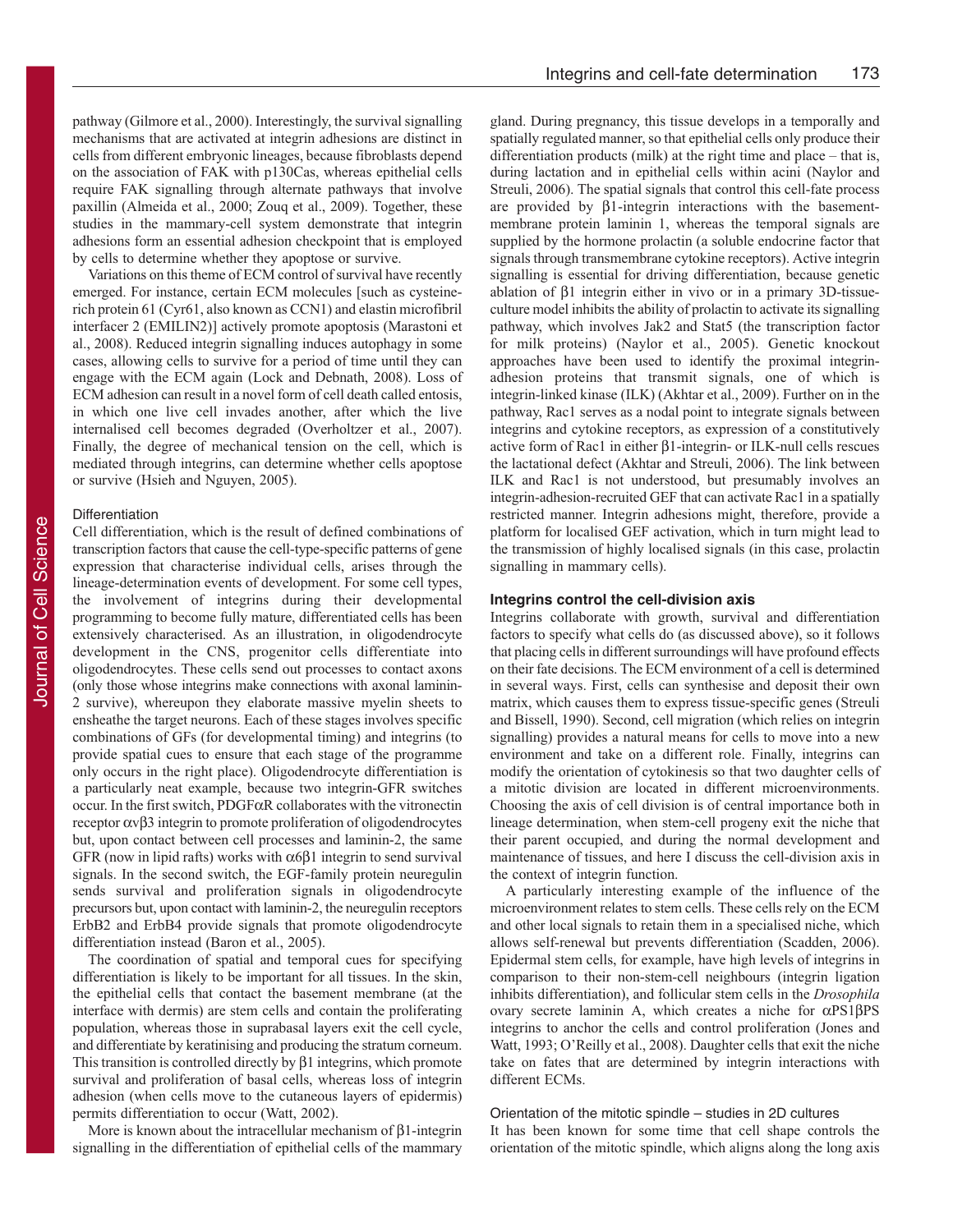

**Fig. 2.** Integrins orient the cell-division axis. (A) The mitotic spindle aligns along the long axis of the cell, which lies at right angles to the plane of cytokinesis. A mitotic cell is shown, and the microtubule connections between the cell edge (cortex, plasma membrane) and spindle poles, and between the spindle poles and chromosomes (which accumulate at the metaphase plate) are highlighted. (B) Cells adhere to the ECM through integrins. They can either divide along the plane of the ECM (turquoise in panels C-E) to which they adhere (*x*- or *y*-axes), or away from it (*z*-axis). (C,D) Tension provided along the *x*-axis causes unilateral extension (C), which becomes bilateral if tension is also provided in the y-axis (D), forming a sheet of cells. (E) Orientation of the plane of division along the *z*-axis causes cells to become displaced away from the initial ECM. These new (purple) cells have a microenvironment that is different to the parental (pink) cells. Thus, following cell division, daughter cells become located either in a similar niche to their parents, or in a new microenvironment.

of the cell (O'Connell and Wang, 2000) (Fig. 2A). More recently, several experimental approaches have demonstrated that integrinmediated adhesion to the ECM controls the mitotic-spindle axis (Toyoshima and Nishida, 2007b). In these studies, which were conducted in conventional 2D tissue culture, cells divide in the plane of the dish to which they adhere, requiring alignment of the mitotic spindle parallel to the substratum (in the *xy* direction) (Fig. 2B-D).

Using micro-patterned ECM substrata that allow single cells to adhere with specific topologies, it has been shown that the tension exerted by the ECM (through integrin-containing adhesion) generates defined actin-cytoskeleton force fields within cells during interphase (Thery et al., 2005). During metaphase, cells round up to undergo mitosis, but retraction fibres transfer the polarity of tension that was established in interphase to the astral microtubules (which link the spindle poles with the cell cortex and, therefore, the plasma membrane), thereby aligning the mitotic spindle (Fig. 3) (Thery and Bornens, 2006). Retraction fibres are bound to the substratum by integrins, so cell-matrix adhesion determines the internal architecture of cells, which subsequently defines the spindle position and, therefore, the division axis at mitosis. Indeed, β1 integrins are necessary for accurate assembly of spindle poles during metaphase, and altering the NPxY sequence within the β1-integrin cytoplasmic tail (which binds to integrin-adhesion-adaptor proteins such as talin) causes aberrant cytokinesis (Reverte et al., 2006).

The concept that integrin-mediated tension controls the orientation of the mitotic spindle extends to the level of whole organs, in which forces that are imposed upon cells at the integrin-ECM interface specify the polarity of division, ultimately shaping tissues and determining the fate of cells within them. At the molecular level, the position of the mitotic spindle is controlled by a variety of signalling proteins at the junction between astral microtubules and retraction fibres. These include complexes that contain cytoskeletal adaptors, such as EB1, APC and mDia, G proteins and their regulators, which generate tension on microtubules, and NuMA, which stabilises microtubules at spindle poles (Du and Macara, 2004; Merdes et al., 2000). Some of these proteins, including EB1, have been directly shown to be involved with (indirectly) linking integrins to the spindle pole (Toyoshima and Nishida, 2007a).

Aligning the mitotic spindle parallel to the substratum also requires integrins. If β1 integrins are depleted or inhibited, the spindle becomes misaligned so that one pole is higher than the other (in the *z* direction) (Toyoshima and Nishida, 2007a). Through a mechanism involving PI3K, integrin localises the lipid P13K phosphatidylinositol (3,4,5)-triphosphate [PtdIns(3,4,5)*P*3] in the equatorial part of the plasma membrane opposite to where the spindle forms (i.e. midway up the *z*-axis) in metaphase cells. PtdIns $(3,4,5)P_3$  then (indirectly) recruits dynactin to a similar location, allowing a cortical dynein-dynactin motor complex to pull on the astral microtubules and, thereby, to orient the spindle correctly (Toyoshima et al., 2007).

#### Direction of cell division in a 3D-tissue context

In tissues, where cells are organised in three dimensions rather than the two dimensions that are associated with conventional tissue culture, epithelial cells either divide laterally (with daughter cells retaining the same ECM context and adhesion plane that their parent had), or distally from their original contact points (so that future generations of cells become situated in a new cellular microenvironment) (Fig. 2E). Integrins have a role in this aspect of cell division because they can influence the orientation of the cleavage plane. An example of this is the embryonic skin, which until recently was thought to stratify by a combination of lateral divisions of stem cells and transit-amplifying cells, followed by migration of differentiating cells into the suprabasal layer. It has now been shown, however, that an additional mechanism is also involved. The basal cells of skin align their mitotic spindles either parallel with, or perpendicular to, the basement membrane – with a high percentage aligning in the perpendicular direction (such that cells divide away from the basement membrane; Fig. 2E) at the time in embryonic development when the epidermis begins to stratify and the suprabasal cells start to differentiate (Lechler and Fuchs, 2005). In this example, spindle orientation depends upon cell adhesion to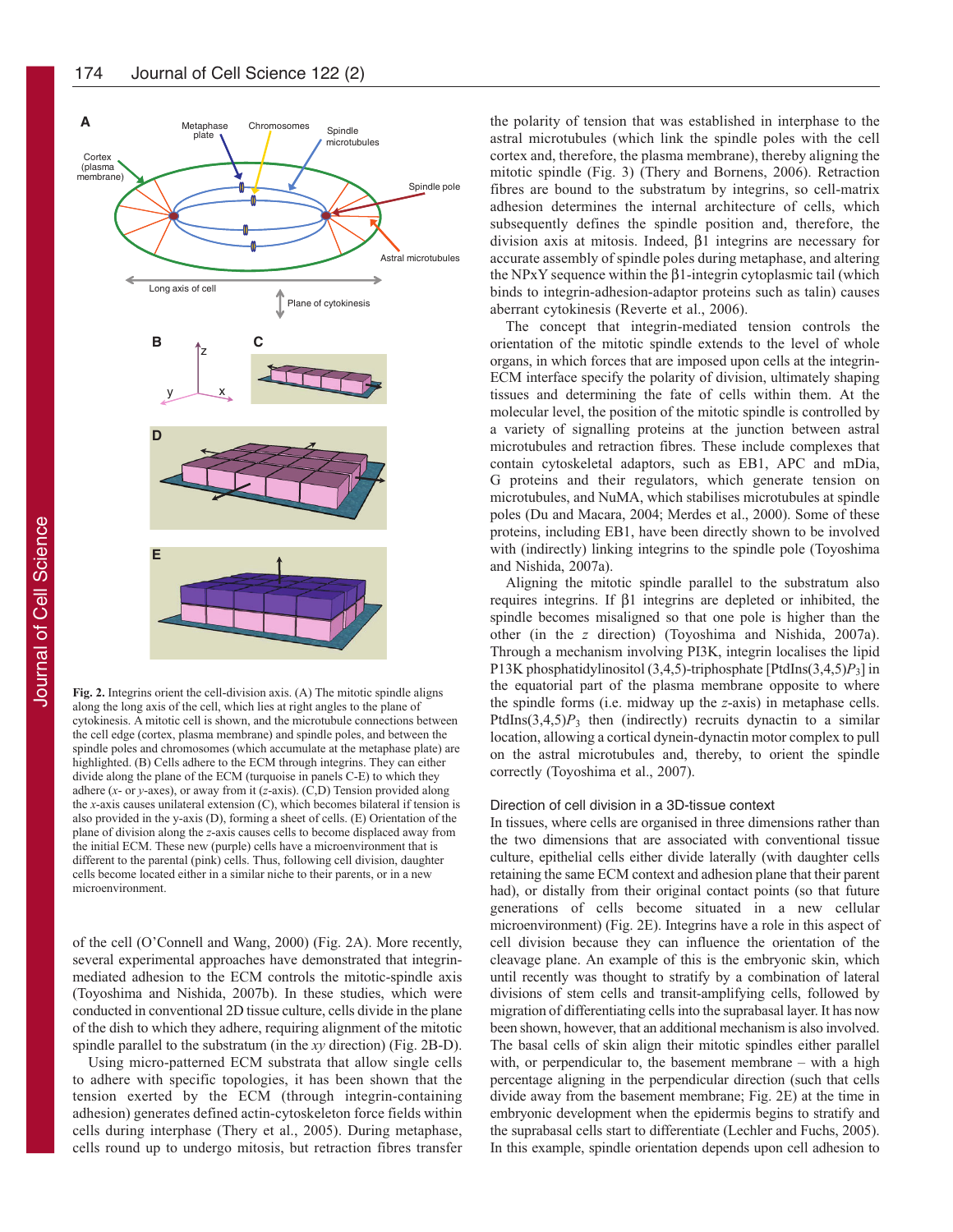

**Fig. 3.** Retraction fibres provide resistive forces to orient the mitotic spindle. (A) Interphase cell, showing sites of attachment to the ECM via integrin adhesions and the intracellular cytoskeleton. This is the view that is seen when looking down on cells in 2D culture. (B) Mitotic cell that has rounded up in preparation for cytokinesis. The cell remains attached to the substratum through retraction fibres, which provide resistance so that tension can build up within microtubules and thereby orient the spindle.

both the ECM (through β1 integrin) and to other cells (through  $α$ catenin). These adhesions establish apical polarity via PKCζ and a Par3-LGN-mInsc-NuMA-dynactin complex (respectively) – spindles become oriented randomly following deletions of either integrin or cell-cell adhesion genes. So, in epidermal cells, integrins influence final fate decisions through multiple mechanisms, because they determine whether cells divide laterally or perpendicularly to the basement membrane, as well as directly controlling their ability to differentiate and proliferate (Adams and Watt, 1989; Fuchs, 2008; Lopez-Rovira et al., 2005; Watt, 2002).

Similar to their function in epithelial cells, integrins have a role in defining the axis of cell division in other cell types, a finding that has been revealed by integrin-gene-deletion studies. In the mammary gland, β1 integrins maintain the location of basal epithelial cells adjacent to the basement membrane and, in their absence, stem-cell progeny become mislocated to the luminal epithelial compartment (Taddei et al., 2008). Likewise, in the *Drosophila* egg chamber, βPS integrins maintain the positioning of follicular epithelial cells (Fernandez-Minan et al., 2007). In *myospheroid* mutants (which have a defective βPS-integrinencoding gene), multi-layering of the follicle cells occurs because the orientation of the mitotic spindle becomes randomised. Interestingly, this is not because apical-basal polarity is disrupted but is possibly the result of perturbed integrin signalling and consequent disorganisation of the actin and microtubule cytoskeletons, and mispositioning of the spindle poles. β1 integrins also control several aspects of the cell cycle in chondrocytes, one

of which is the direction of cell division – directionality is disrupted following deletion of the gene encoding β1 integrin, and many of the cells become bi- and multi-nucleate, which results in chondrodysplasia (Aszodi et al., 2003).

#### Integrin-adhesion proteins at spindle poles

It has emerged recently that several proteins involved with integrinbased adhesions during interphase have key roles at spindle poles during mitosis. This adds a new dimension to understanding the function of integrins, because some proteins that normally serve adaptor functions at sites of cell adhesion with the ECM have now been discovered to have additional roles and locations during mitosis. For instance, myosin-X (but not myosin-II) is located at the tips of filopodia (cytoplasmic projections at the leading edge of cells) and in focal complexes at the periphery of cells (Zhang et al., 2004). Myosin-X is also required for accurate spindle orientation (in mitosis and meiosis), and altered myosin-X expression leads to spindle pole mis-orientation and fragmentation (Toyoshima and Nishida, 2007a; Weber et al., 2004; Woolner et al., 2008). Interestingly, this protein not only binds to microtubules (through its FERM domain) at the spindle pole itself, but also to the cytoplasmic domain of integrins (again through the FERM domain). Whether myosin-X is involved in the control of spindle orientation by integrin, or whether it has separate roles in interphase vs prophase and metaphase cells, is not known.

Other integrin-adhesion proteins are found at centrosomes even at interphase. For example ILK and NEDD9 (also known as hEF1 or CASL) – an adaptor protein related to p130Cas – are located at both integrin adhesions and centrosomes. ILK binds to two spindlepole proteins, CKAP5 and RUVB1, and disrupting either the kinase activity or expression of ILK prevents the interaction between these proteins and the mitotic kinase aurora A (which is necessary for microtubule polymerisation and spindle orientation), leading to the formation of supernumerary spindle poles (Fielding et al., 2008). One of the major ILK-binding proteins at integrin adhesions is α-parvin (PARVA), which is not seen at centrosomes. This confirms that there are distinct modes of ILK recruitment and/or function at these two discrete subcellular locales. NEDD9 also has a fascinating role at mitosis, and might coordinate the exit of cells from interphase with the formation of the mitotic spindle. NEDD9 regulates the stability of the primary cilium (which is present in many non-cycling cells but is disassembled at mitotic entry) by activating aurora A at cilia, which leads to phosphorylation of the tubulin deacetylase HDAC6 and cilial resorption (Pugacheva et al., 2007). The poles of the mitotic spindle share several components with primary cilia, such as the centriole; they also recruit NEDD9, which activates aurora A at spindle poles and is also necessary for several steps in mitosis, including the recruitment of microtubules (Pugacheva and Golemis, 2005). NEDD9, therefore, has essential roles both dissolving cilia and in forming mitotic spindles. Zyxin (which is involved with F-actin polymerisation) is another integrin-adhesion protein that associates with spindle poles during mitosis, where it becomes phosphorylated and associates with the mitotic serine/threonine kinases LATS1 and LATS2 (Hirota et al., 2000).

By and large, the proteins mentioned in this section are multifunctional adaptors. It is possible that they are utilised by cells to organise the cytoskeleton in different ways at interphase and metaphase, thus providing a rationale for their appearance in both integrin adhesions and centrosomes. An alternate and intriguing idea is that they are messengers that link integrin adhesions with the early stages of mitosis. Thus, the reduction of cell adhesion at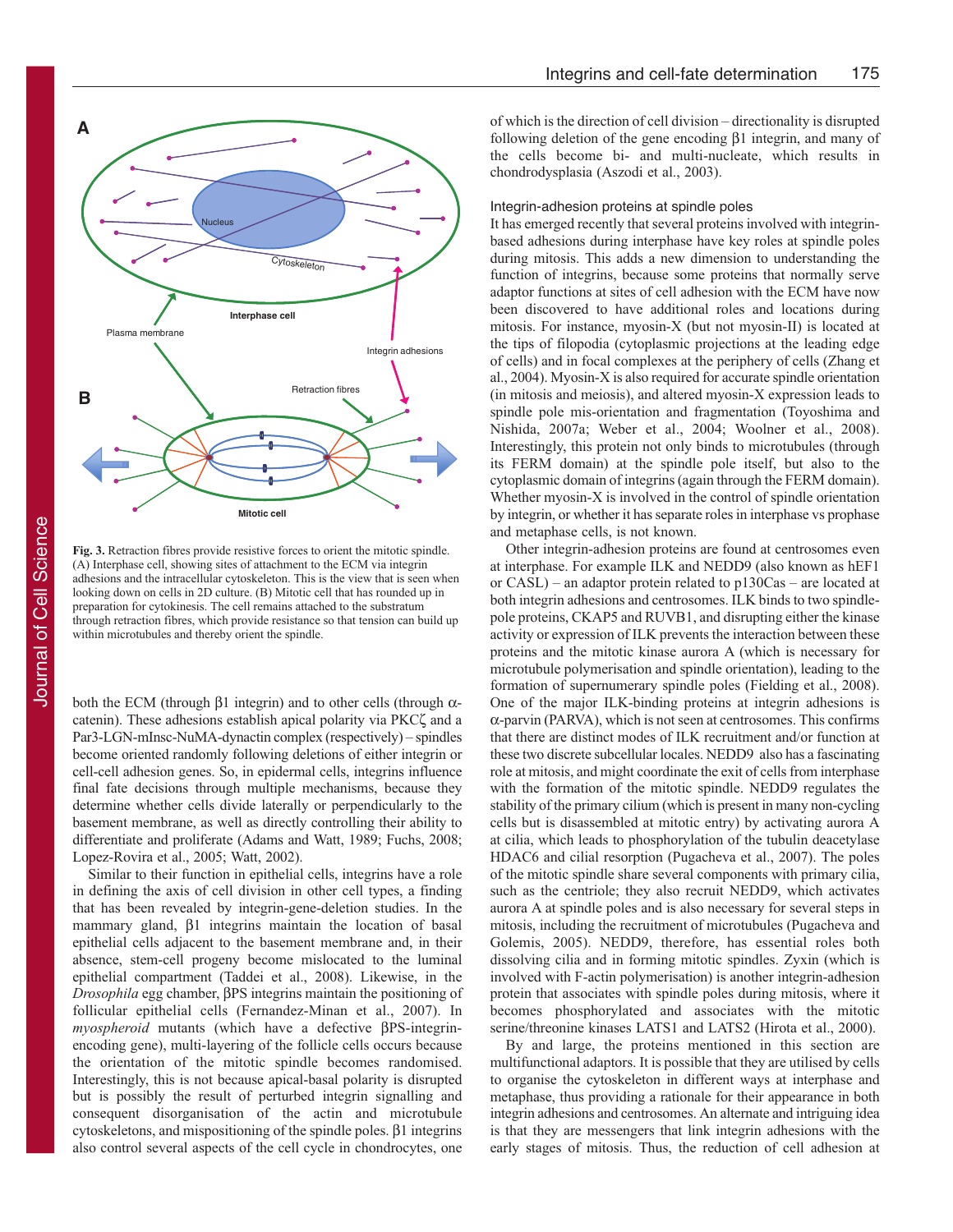prophase might be coordinated with centrosome duplication and mitotic-spindle formation, through the movement of specific integrin-adhesion components to the centrosome. This process might have deleterious consequences if the levels of integrin adhesion proteins are modified by genetic or epigenetic means. ILK and Cas family members, for example, are elevated in cancer, and an attractive hypothesis is that their deregulation causes the disease by inducing aberrant numbers of spindle poles and aneuploidy.

#### Summary

Although much of the discussion above has established a central role for integrin-mediated adhesion in the orientation of the mitotic spindle and, therefore, the location and fate of daughter cells, understanding the precise mechanisms involved is still a new science. ECM-generated tension and accurate positioning of cortical motors would seem to be of importance, but we do not yet fully understand the role of individual integrin-associated proteins. Nevertheless, these new studies demonstrate the breadth of involvement of integrins with cell-cycle regulation, and place them as lynchpins in the division of cells and the resulting cell fates that ensue. This involvement has been extended recently by the discovery of integrins at the cleavage furrow in mid- to late telophase, which concentrate at the furrow through endocytic trafficking that is regulated by the small GTPase Rab21 (Pellinen et al., 2008). An important question that now needs to be addressed is the degree to which the control of the cell-division axis by integrins determines the outcome of stem-cell divisions in specific tissues and, by extension, the influence of aberrant integrin signalling in cancer stem cells. The role of integrins in cancer stem cells is discussed in detail in an accompanying article (Pontier and Muller, 2008).

# **Conclusions**

The multicellular nature of metazoans means that all cellular processes need to be tuned by adhesive interactions between cells and their local microenvironment. The spatial organisation of cells within tissues requires sophisticated networks of extracellular signals to control their survival and proliferation, movements and positioning, and differentiated function. These cellular characteristics are mediated by multiple inputs, and integrin adhesion now shares centre stage with the well-known soluble developmental signals for controlling all fate decisions.

C.H.S.'s research is supported by the Wellcome Trust and Breast Cancer Campaign. Deposited in PMC for release after 6 months.

#### **References**

- **Adams, J. C. and Watt, F. M.** (1989). Fibronectin inhibits the terminal differentiation of human keratinocytes. *Nature* **340**, 307-309.
- **Akhtar, N. and Streuli, C. H.** (2006). Rac1 links integrin-mediated adhesion to the control of lactational differentiation in mammary epithelia. *J. Cell Biol.* **173**, 781-793.
- **Akhtar, N., Marlow, R., Lambert, E., Schatzmann, F., Lowe, E. T., Cheung, J., Katz, E., Li, W., Wu, C., Dedhar, S. et al.** (2009). Molecular dissection of integrin signalling proteins in the control of mammary epithelial development and differentiation. *Development* (in press).
- **Almeida, E. A., Ilic, D., Han, Q., Hauck, C. R., Jin, F., Kawakatsu, H., Schlaepfer, D. D. and Damsky, C. H.** (2000). Matrix survival signaling: from fibronectin via focal adhesion kinase to c-Jun NH(2)-terminal kinase. *J. Cell Biol.* **149**, 741-754.
- **Aszodi, A., Hunziker, E. B., Brakebusch, C. and Fassler, R.** (2003). Beta1 integrins regulate chondrocyte rotation, G1 progression, and cytokinesis. *Genes Dev.* **17**, 2465- 2479.
- **Avraamides, C. J., Garmy-Susini, B. and Varner, J. A.** (2008). Integrins in angiogenesis and lymphangiogenesis. *Nat. Rev. Cancer* **8**, 604-617.
- **Baron, W., Colognato, H. and ffrench-Constant, C.** (2005). Integrin-growth factor interactions as regulators of oligodendroglial development and function. *Glia* **49**, 467- 479.
- **Bill, H. M., Knudsen, B., Moores, S. L., Muthuswamy, S. K., Rao, V. R., Brugge, J. S. and Miranti, C. K.** (2004). Epidermal growth factor receptor-dependent regulation of integrin-mediated signaling and cell cycle entry in epithelial cells. *Mol. Cell. Biol.* **24**, 8586-8599.
- **Cascone, I., Napione, L., Maniero, F., Serini, G. and Bussolino, F.** (2005). Stable interaction between alpha5beta1 integrin and Tie2 tyrosine kinase receptor regulates endothelial cell response to Ang-1. *J. Cell Biol.* **170**, 993-1004.
- **Defilippi, P., Rosso, A., Dentelli, P., Calvi, C., Garbarino, G., Tarone, G., Pegoraro, L. and Brizzi, M. F.** (2005). {beta}1 Integrin and IL-3R coordinately regulate STAT5 activation and anchorage-dependent proliferation. *J. Cell Biol.* **168**, 1099-1108.
- **Del Pozo, M. A. and Schwartz, M. A.** (2007). Rac, membrane heterogeneity, caveolin and regulation of growth by integrins. *Trends Cell Biol.* **17**, 246-250.
- **Del Pozo, M. A., Alderson, N. B., Kiosses, W. B., Chiang, H. H., Anderson, R. G. and Schwartz, M. A.** (2004). Integrins regulate Rac targeting by internalization of membrane domains. *Science* **303**, 839-842.
- **DeMali, K. A., Balciunaite, E. and Kazlauskas, A.** (1999). Integrins enhance plateletderived growth factor (PDGF)-dependent responses by altering the signal relay enzymes that are recruited to the PDGF beta receptor. *J. Biol. Chem.* **274**, 19551-19558.
- **Du, Q. and Macara, I. G.** (2004). Mammalian Pins is a conformational switch that links NuMA to heterotrimeric G proteins. *Cell* **119**, 503-516.
- **Farrelly, N., Lee, Y. J., Oliver, J., Dive, C. and Streuli, C. H.** (1999). Extracellular matrix regulates apoptosis in mammary epithelium through a control on insulin signaling. *J. Cell Biol.* **144**, 1337-1348.
- **Fernandez-Minan, A., Martin-Bermudo, M. D. and Gonzalez-Reyes, A.** (2007). Integrin signaling regulates spindle orientation in Drosophila to preserve the follicularepithelium monolayer. *Curr. Biol.* **17**, 683-688.
- **Fielding, A. B., Dobreva, I., McDonald, P. C., Foster, L. J. and Dedhar, S.** (2008). Integrin-linked kinase localizes to the centrosome and regulates mitotic spindle organization. *J. Cell Biol.* **180**, 681-689.
- **Fuchs, E.** (2008). Skin stem cells: rising to the surface. *J. Cell Biol.* **180**, 273-284.
- **Giancotti, F. G. and Tarone, G.** (2003). Positional control of cell fate through joint integrin/receptor protein kinase signaling. *Annu. Rev. Cell Dev. Biol.* **19**, 173-206.
- **Gilmore, A. P.** (2005). Anoikis. *Cell Death Differ.* **12 Suppl. 2**, 1473-1477.
- **Gilmore, A. P., Metcalfe, A. D., Romer, L. H. and Streuli, C. H.** (2000). Integrin-mediated survival signals regulate the apoptotic function of Bax through its conformation and subcellular localization. *J. Cell Biol.* **149**, 431-446.
- **Grashoff, C., Aszodi, A., Sakai, T., Hunziker, E. B. and Fassler, R.** (2003). Integrinlinked kinase regulates chondrocyte shape and proliferation. *EMBO Rep.* **4**, 432-438.
- **Hirota, T., Morisaki, T., Nishiyama, Y., Marumoto, T., Tada, K., Hara, T., Masuko, N., Inagaki, M., Hatakeyama, K. and Saya, H.** (2000). Zyxin, a regulator of actin filament assembly, targets the mitotic apparatus by interacting with h-warts/LATS1 tumor suppressor. *J. Cell Biol.* **149**, 1073-1086.
- **Hirsch, E., Barberis, L., Brancaccio, M., Azzolino, O., Xu, D., Kyriakis, J. M., Silengo, L., Giancotti, F. G., Tarone, G., Fassler, R. et al.** (2002). Defective Rac-mediated proliferation and survival after targeted mutation of the beta1 integrin cytodomain. *J. Cell Biol.* **157**, 481-492.
- **Hsieh, M. H. and Nguyen, H. T.** (2005). Molecular mechanism of apoptosis induced by mechanical forces. *Int. Rev. Cytol.* **245**, 45-90.
- **Jones, P. H. and Watt, F. M.** (1993). Separation of human epidermal stem cells from transit amplifying cells on the basis of differences in integrin function and expression. *Cell* **73**, 713-724.
- Katz, E. and Streuli, C. H. (2007). The extracellular matrix as an adhesion checkpoint for mammary epithelial function. *Int. J. Biochem. Cell Biol.* **39**, 715-726.
- **Lechler, T. and Fuchs, E.** (2005). Asymmetric cell divisions promote stratification and differentiation of mammalian skin. *Nature* **437**, 275-280.
- **Li, N., Zhang, Y., Naylor, M. J., Schatzmann, F., Maurer, F., Wintermantel, T., Schuetz, G., Mueller, U., Streuli, C. H. and Hynes, N. E.** (2005). Beta1 integrins regulate mammary gland proliferation and maintain the integrity of mammary alveoli. *EMBO J.* **24**, 1942-1953.
- **Lo, S. H.** (2006). Focal adhesions: what's new inside. *Dev. Biol.* **294**, 280-291.
- **Lock, R. and Debnath, J.** (2008). Extracellular matrix regulation of autophagy. *Curr. Opin. Cell Biol.* **20**, 583-588.
- **Lopez-Rovira, T., Silva-Vargas, V. and Watt, F. M.** (2005). Different consequences of beta1 integrin deletion in neonatal and adult mouse epidermis reveal a context-dependent role of integrins in regulating proliferation, differentiation, and intercellular communication. *J. Invest. Dermatol.* **125**, 1215-1227.
- **Mahabeleshwar, G. H., Feng, W., Reddy, K., Plow, E. F. and Byzova, T. V.** (2007). Mechanisms of integrin-vascular endothelial growth factor receptor cross-activation in angiogenesis. *Circ. Res.* **101**, 570-580.
- **Marastoni, S., Ligresti, G., Lorenzon, E., Colombatti, A. and Mongiat, M.** (2008). Extracellular matrix: a matter of life and death. *Connect. Tissue Res.* **49**, 203-206.
- **McLean, G. W., Komiyama, N. H., Serrels, B., Asano, H., Reynolds, L., Conti, F., Hodivala-Dilke, K., Metzger, D., Chambon, P., Grant, S. G. et al.** (2004). Specific deletion of focal adhesion kinase suppresses tumor formation and blocks malignant progression. *Genes Dev.* **18**, 2998-3003.
- **Merdes, A., Heald, R., Samejima, K., Earnshaw, W. C. and Cleveland, D. W.** (2000). Formation of spindle poles by dynein/dynactin-dependent transport of NuMA. *J. Cell Biol.* **149**, 851-862.
- **Mettouchi, A., Klein, S., Guo, W., Lopez-Lago, M., Lemichez, E., Westwick, J. K. and Giancotti, F. G.** (2001). Integrin-specific activation of Rac controls progression through the G(1) phase of the cell cycle. *Mol. Cell* **8**, 115-127.
- **Moro, L., Dolce, L., Cabodi, S., Bergatto, E., Boeri Erba, E., Smeriglio, M., Turco, E., Retta, S. F., Giuffrida, M. G., Venturino, M. et al.** (2002). Integrin-induced